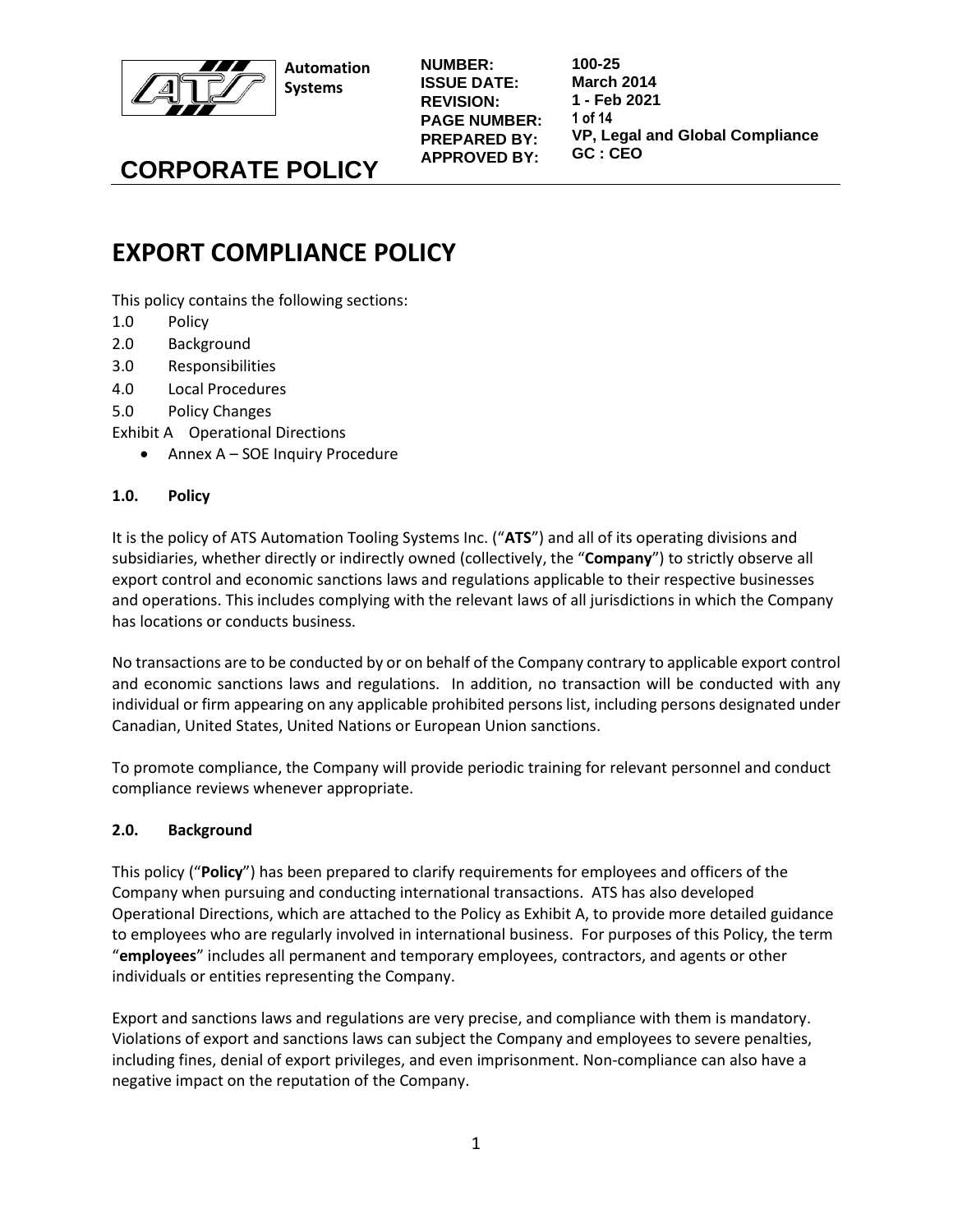

**Automation Systems**

**NUMBER: ISSUE DATE: REVISION: PAGE NUMBER: PREPARED BY: APPROVED BY:** 

**100-25 March 2014 1 - Feb 2021 2 of 14 VP, Legal and Global Compliance GC : CEO**

# **CORPORATE POLICY**

## **3.0 Responsibilities**

### 3.1 Employees

All employees must fully comply with all export and economic sanctions laws and regulations. Particular attention must be taken when releasing or transferring technical information to foreign nationals, or shipping products outside of North America or Western Europe.

## 3.2 Managers

Each manager is required to ensure that all employees under his or her control understand and comply with this Policy, and to ensure that employees involved in international business receive appropriate training.

## 3.3 Reporting

**Any employee who knows of or suspects a violation of export or sanctions law or this Policy, whether intentional or accidental, is required to report the matter. Employees can report to the Vice President, Legal and Global Compliance, his or her designee, or, if the employee wishes to remain anonymous, the employee can report using the ATS "Report It" help line, which can be accessed through the ATS global portal. ATS will review all reports of actual or suspected violations.**

## **THE COMPANY WILL NOT RETALIATE AGAINST ANY EMPLOYEE WHO REPORTS AN ACTUAL OR SUSPECTED VIOLATION IN GOOD FAITH, EVEN IF THE REPORTED INCIDENT IS ULTIMATELY DETERMINED NOT TO BE A VIOLATION OF APPLICABLE LAW OR THIS POLICY.**

All questions regarding export or sanctions compliance, or this Policy, or any question concerning the legitimacy of any transaction, should be immediately referred to:

# VP, Legal and Global Compliance **tradecompliance@atsautomation.com**

#### **4.0 Local Procedures**

Each operating segment and division of the Company has a responsibility and mandate to operate in compliance with local and all other applicable export and sanctions laws and regulations. Local procedures will vary depending on the size and nature of the applicable business, but should be consistent with this Policy.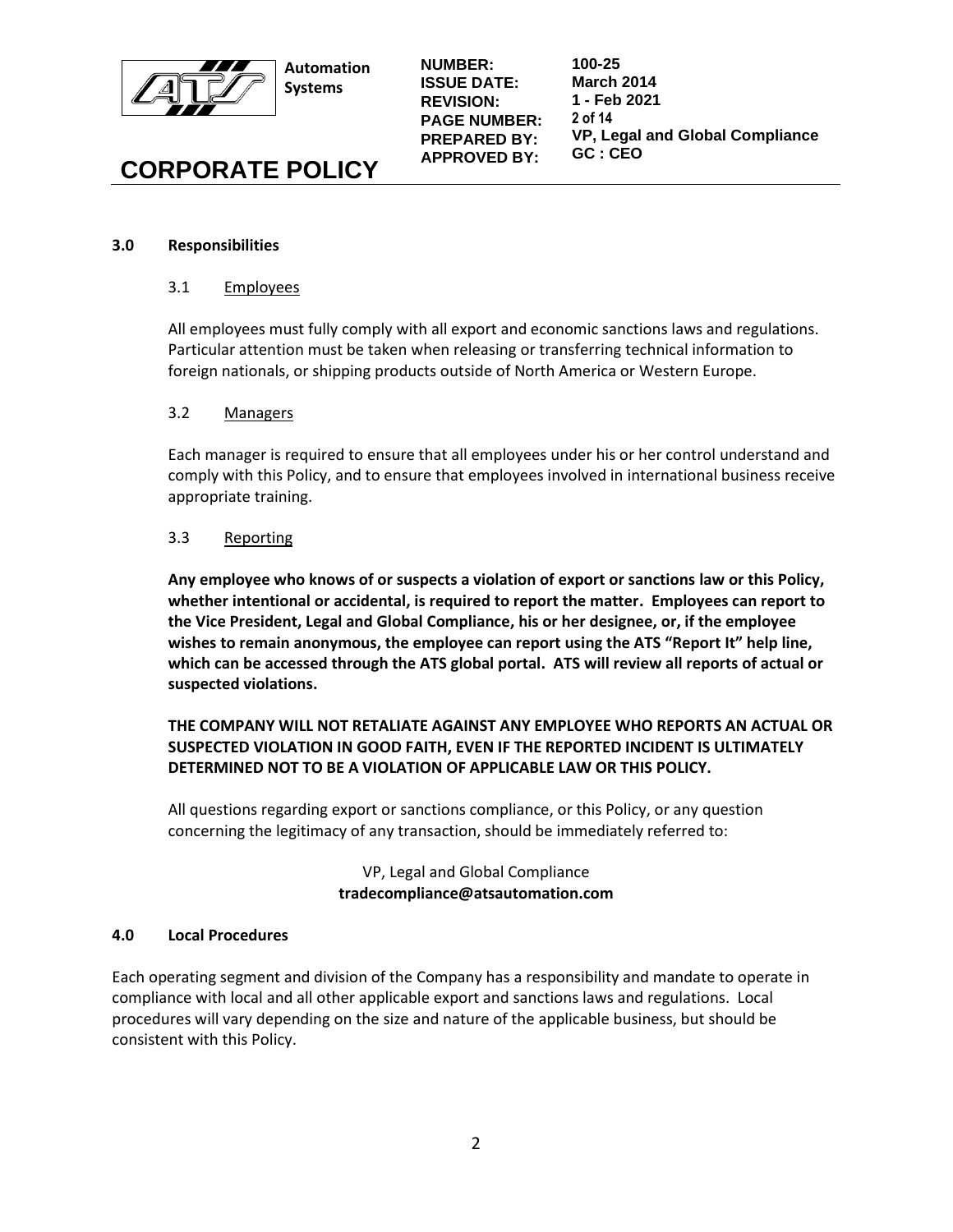

**100-25 March 2014 1 - Feb 2021 3 of 14 VP, Legal and Global Compliance GC : CEO**

# **CORPORATE POLICY**

## **5.0 Policy Changes**

As with all corporate policies of ATS, this Policy is subject to amendment, replacement, or revocation at any time without notice.

#### **Record of Change**

| <b>Revision</b><br><b>Number</b> | <b>Issue Date</b> | <b>Description of Change</b> |
|----------------------------------|-------------------|------------------------------|
|                                  | March 2014        | New Policy.                  |
|                                  | February 2021     | Program Update               |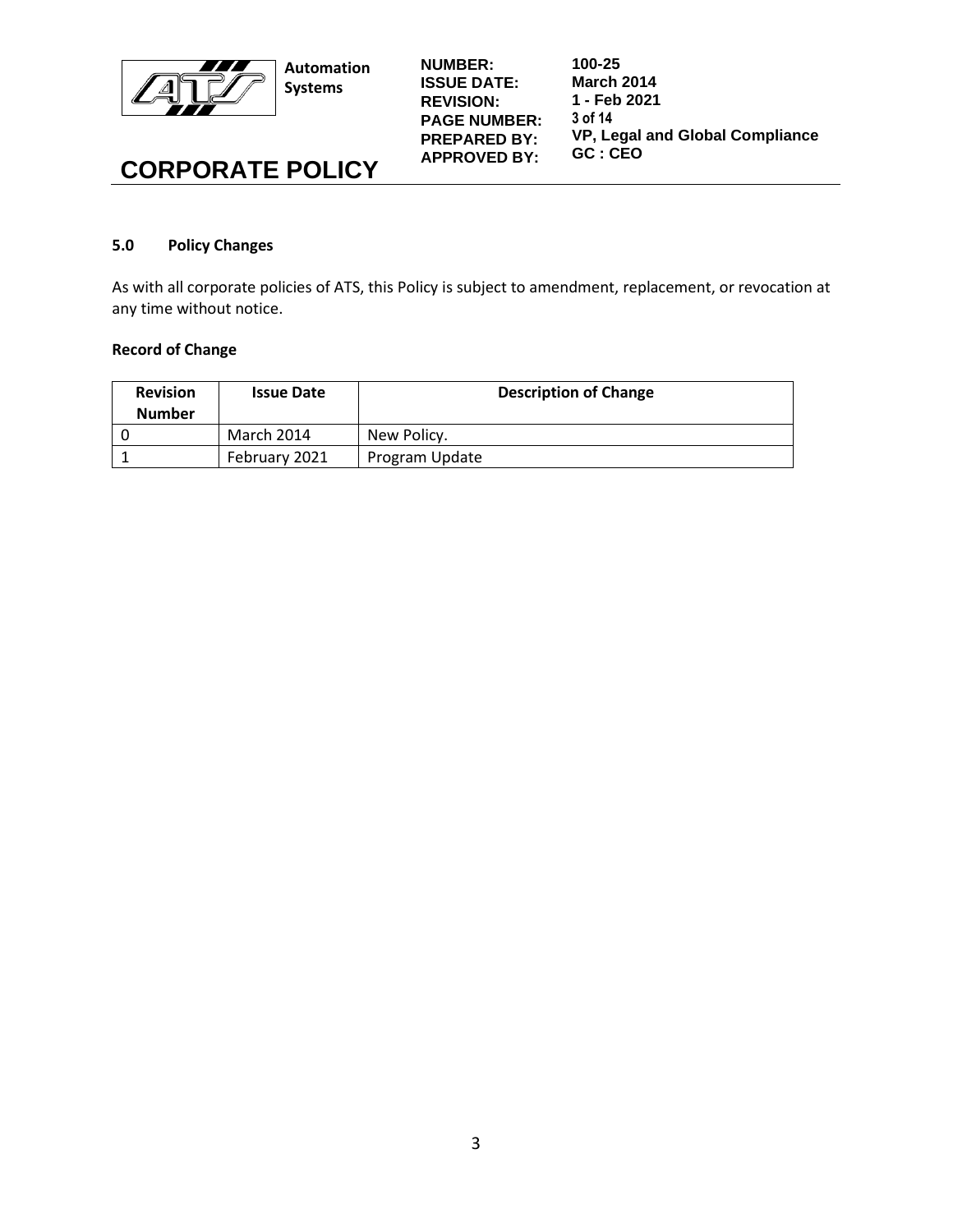

**CORPORATE POLICY**

**100-25 March 2014 1 - Feb 2021 4 of 14 VP, Legal and Global Compliance GC : CEO**

### **Exhibit A Operational Directions**

**APPROVED BY:** 

### **1 APPLICATION**

These Operational Directions apply to ATS Automation Tooling Systems Inc. ("**ATS**"), and all of its operating divisions and subsidiaries, whether directly or indirectly owned (collectively referred to as the "**Company**"). Any reference to "ATS" includes reference to each individual operating division and subsidiary.

Where ATS does not have a controlling interest in a transaction partner, ATS will seek in good faith to use its influence to try to ensure that policies, procedures, and guidelines substantially similar to these Operational Directions are adopted.

#### **2 PURPOSE AND SCOPE**

These Operational Directions are intended to provide a framework that will assist in compliant, consistent, and effective business activities when engaging in global trade activities, while at the same time recognizing the autonomy of each of the ATS operating divisions.

#### **3 RESPONSIBILITY**

Each individual director, officer and employee of ATS is responsible to ensure that all corporate and personal activities are in strict compliance with the Export Compliance Policy (the "**Policy**"). ATS may take severe disciplinary action, up to and including legal action and dismissal, against any director, officer or employee who violates this directive. All ATS employees must avoid behaviour that breaches the law or any ATS policy in any way.

Each Operational Lead is responsible for ensuring that all divisions and functions within their division are fully informed about the provisions of these Operating Directions and for adopting and enforcing appropriate procedures and controls necessary to ensure compliance with this Policy by all personnel for which they are directly or indirectly responsible, and by distributors, suppliers, consultants, agents and other intermediaries engaged by them.

Any director, officer or employee of ATS who becomes aware of any actual or potential violation of the this Policy or the provisions of applicable law must report the infraction (anonymously if desired) to one or more of the following: an Operational Lead; the VP Legal and Global Compliance; or the ATS "Report It" help line (which provides an expeditious means of reporting, anonymously if desired).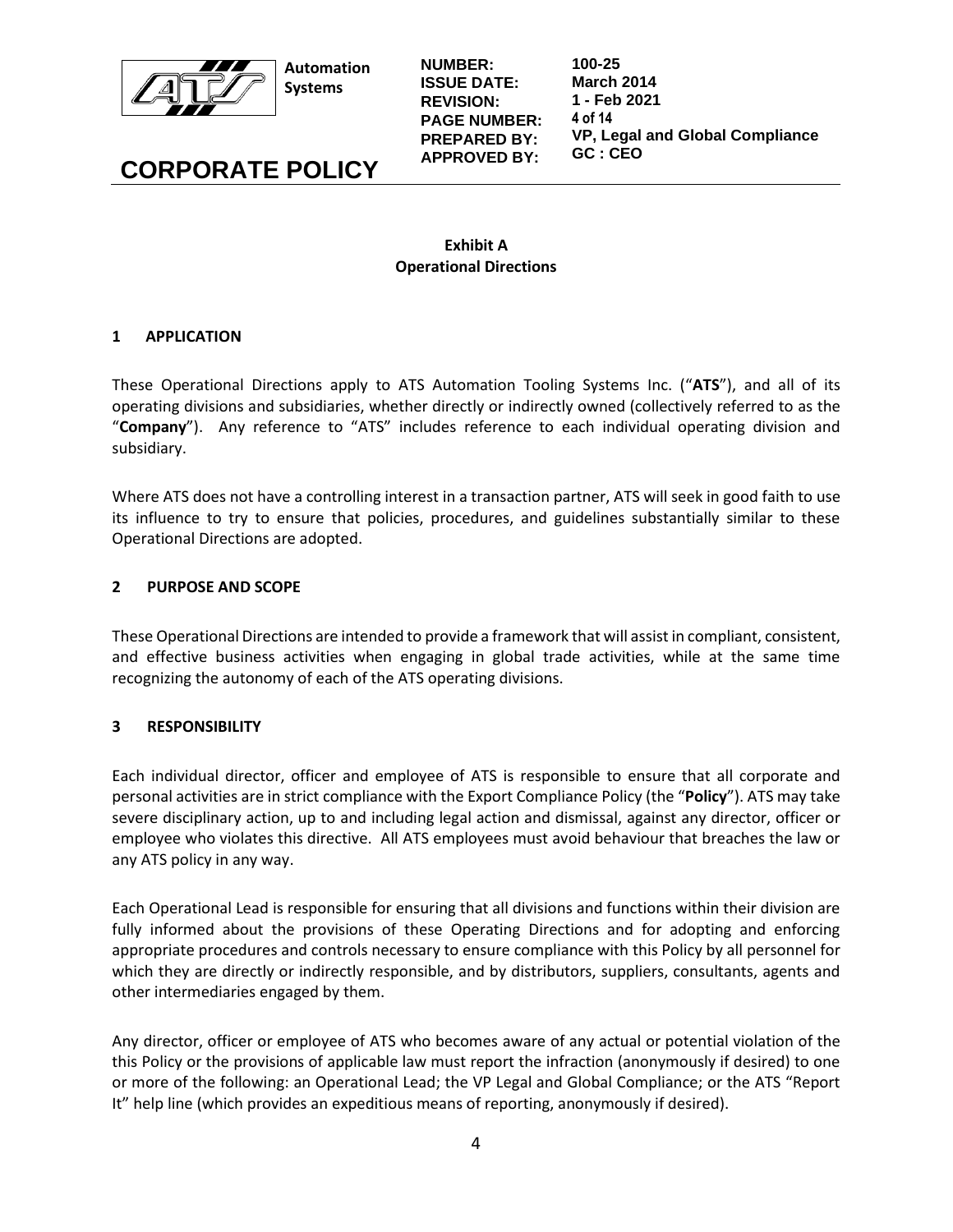

**100-25 March 2014 1 - Feb 2021 5 of 14 VP, Legal and Global Compliance GC : CEO**

### **4 DEFINITIONS**

**"Agent"** means a person or a company representing ATS and promoting its products to Third Parties, usually in a specific geographical area, and involving compensation to the agent in the event of a sale.

**APPROVED BY:** 

**"Designated Person"** means an individual or entity on a sanctions list maintained by Canada, the US, the EU, or any other applicable jurisdiction that encompasses absolute or near-absolute prohibitions on business with that person.

**"Distributor"** means a company that purchases ATS products and sells them to Third Parties, usually in a specific geographical area, and which operates independently and at arm's length from ATS.

**"Due diligence"** means the comprehensive appraisal of a Third Party undertaken pursuant to these Operational Directions and this Policy to evaluate trade compliance.

**"Operational Lead"** meansthe CEO, President, Vice President, General Manager or Managing Director, as the case may be, of the subsidiaries, operating divisions, and business segments of the Company.

**"PEP"** means Politically Exposed Person.

**"SOE"** means State-Owned Enterprise, and is a legal entity in which a government has a degree of ownership, and which participates in commercial activities for, or for the benefit of, such government. It can be either wholly or partially owned by a government and is typically established to participate in specific commercial activities.

**"SOE Inquiry"** means the process of inquiry and investigation used to understand and validate an ATS transaction involving a PEP or SOE, referred to as the **Procedure for Review of Transactions with Government or State-Owned Entities**, and which is attached to these Operational Directions as Annex A.

**"Screening Database"** means a third party service providing a global, digital database of Politically Exposed Persons (PEPs), as well as sanctioned and high-risk individuals and organisations, such as World-Check, used to help to identify and manage financial, regulatory, and reputational risk.

**"Third Party"** means a physical or legal entity that is not directly or indirectly owned by ATS, but that interacts or could interact with ATS in a relationship governed by contract, commercial agreement or other legal relationship, and includes, without limitation, customers, distributors, agents, resellers, suppliers, and consultants.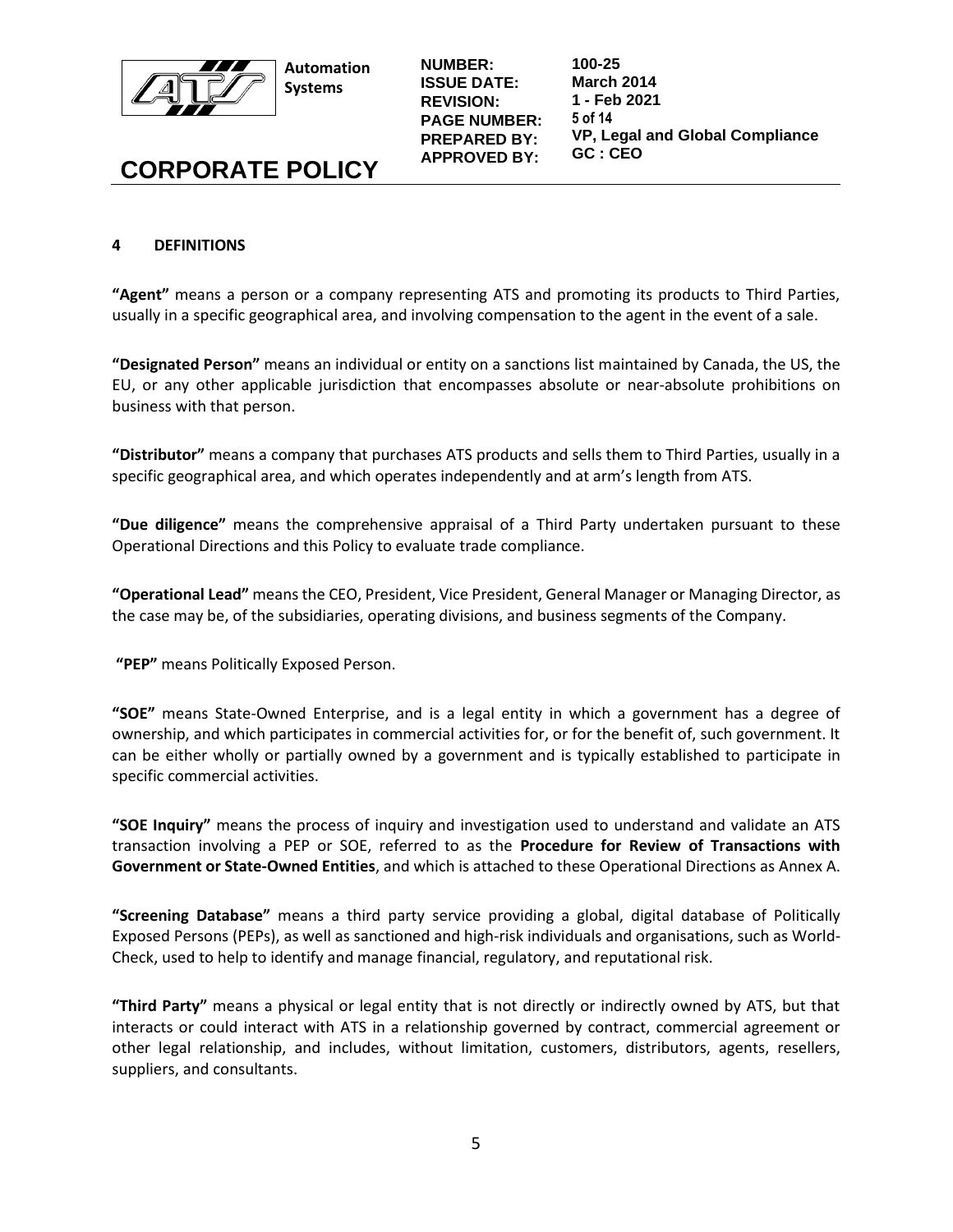

**NUMBER: ISSUE DATE: REVISION: PAGE NUMBER: Automation**

**100-25 March 2014 1 - Feb 2021 6 of 14 VP, Legal and Global Compliance GC : CEO**

# **CORPORATE POLICY**

## **5 TRANSACTION REVIEW**

Before engaging in any international transaction, each operating division will take measures to ensure that the transaction will not involve any unauthorized party or embargoed country. Exporting products and permitting their re-export to any unauthorized party and/or embargoed country may result in the detention or seizure of shipments as well as civil and/or criminal penalties imposed against the Company, any other entity involved, and any individuals participating in the transaction.

**PREPARED BY: APPROVED BY:** 

# **5.1 Screening Transaction Parties.**

Each operating division must use a Screening Database to assist with screening the names of transaction parties. *Screening of transaction parties must be completed in accordance with this Policy prior to the execution of any binding agreement with such transaction party.*

If any party to a transaction is definitively identified as an unauthorized party or a resident or national of an embargoed country, the proposed transaction should be halted immediately – even if an order has already been placed or if the transaction has otherwise proceeded beyond negotiations. This will occur irrespective of any contractual obligation or possible civil liability that the Company could face. Any further communication with the transaction party will be subject to prior approval by the Vice President, Legal and Global Compliance or his/her designee. In addition, ATS may review the extent of the relationship, if any, with the unauthorized party and determine whether additional remediation or others steps are warranted.

If a transaction party is identified as a potential unauthorized party, the proposed transaction must be halted until the potential transaction party can be thoroughly reviewed. This could include, as needed, requesting additional information from the transaction party about its operations, locations, ownership, employees, or other such information, and/or conferring with internal/external counsel or other outside advisors to review the potential match. Regardless of what steps are taken, those steps – and the outcome of the review – must be documented in the compliance files of the relevant operating division.

If it is concluded that the transaction partner is not an unauthorized party, transactions with the partner may proceed. In addition, each operating division should develop and maintain a list of potential matches that have been cleared. This list should be updated each time a potential match is cleared, though the list should also be reviewed on a periodic basis, and once annually at least, to ensure that a cleared party has not been added to a prohibited parties list.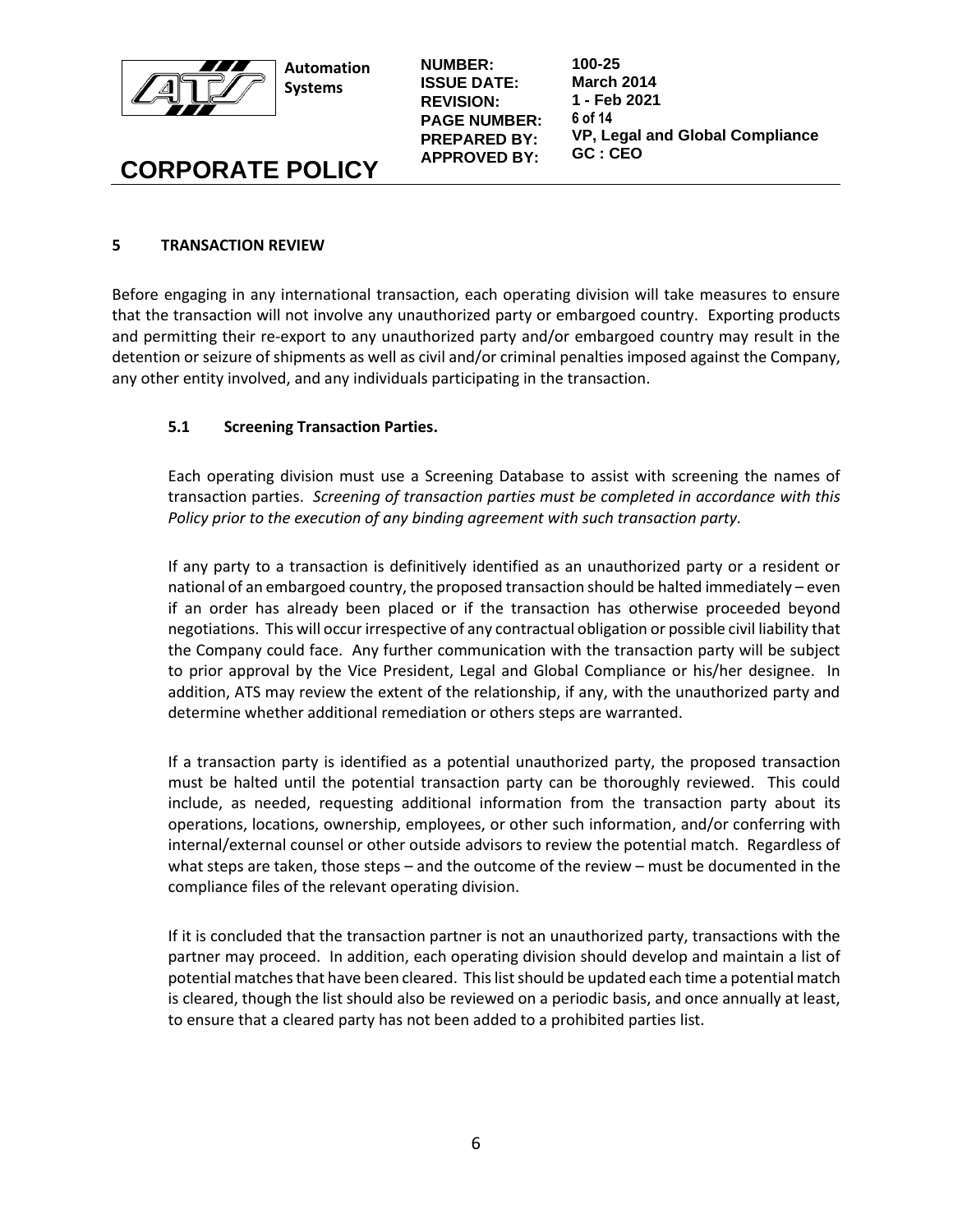

**Automation Systems**

**NUMBER: ISSUE DATE: REVISION: PAGE NUMBER: PREPARED BY: APPROVED BY:** 

**100-25 March 2014 1 - Feb 2021 7 of 14 VP, Legal and Global Compliance GC : CEO**

# **CORPORATE POLICY**

# **5.2 Review of High-Risk Transactions**

Given the challenge of doing business in certain countries and jurisdictions, each operating division must implement a process to specifically review transactions with designated countries, for which a guideline is outlined in Section 6 below. The designated countries may be updated from time to time to reflect changes in the law and ATS company policy.

# **5.3 Classification and Licensing**

Classification. It is essential to determine whether a license is required to export or re-export a product to a particular destination or end-use. Under US law, this includes US-origin products that are incorporated into another product manufactured outside the United States. To make the licensing determination with respect to any US-origin product, including a US-origin product incorporated into a product manufactured outside the United States, each operating division must first classify the product with its Export Control Classification Number (ECCN). The ECCN is an alphanumeric code based on the technology level and capabilities of the product. All US-origin dual use products have an ECCN on the Commerce Control List, which forms part of the EAR, or are classified in a catch-all category, EAR99.

Each operating division of ATS must identify all US-origin products and obtain the ECCN of each from the manufacturers. Each operating division must also identify the Canadian and any other applicable export control classifications (e.g., the Canadian Nuclear Security Commission classification number) for all products (not just US-origin products).

The classification information must be obtained from the manufacturer upon procurement of the products, and must be documented in the records of each operating division.

Each operating division should track this information in conjunction with the Harmonized System (HS) tariff classification number and country of origin for all of its products.

Licensing. Each operating division must ensure that it does not engage in any export or other international transaction without the appropriate authorization. The first step in identifying the licensing requirement related to any product is to know the correct export classification of the product. Based on that classification, as well as the destination, end-user, and end-use, a determination can be made as to whether an export license or other export authorization is required.

Any required authorization or licensing must be secured prior to the date that the product is scheduled to be shipped.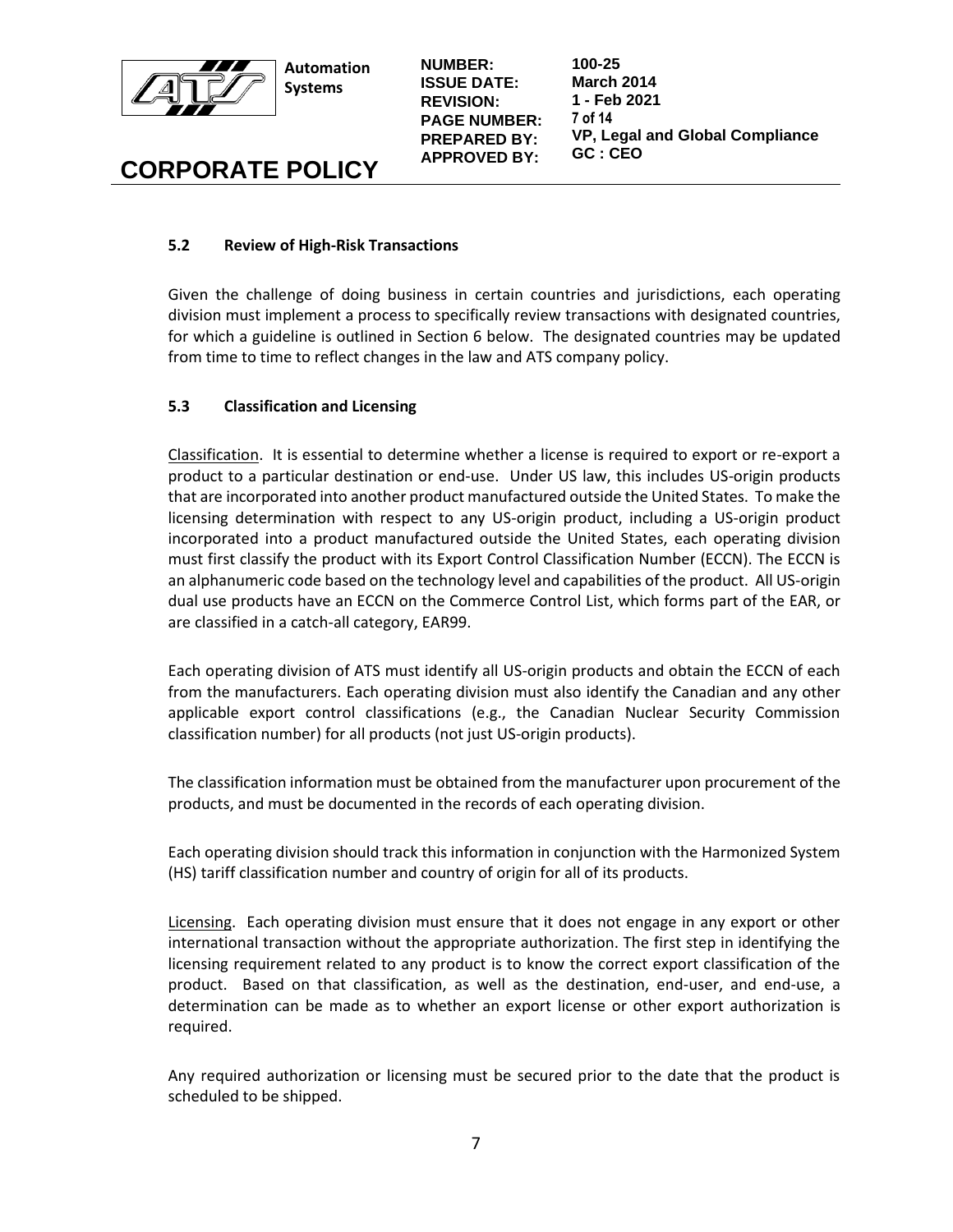

**100-25 March 2014 1 - Feb 2021 8 of 14 VP, Legal and Global Compliance GC : CEO**

**CORPORATE POLICY**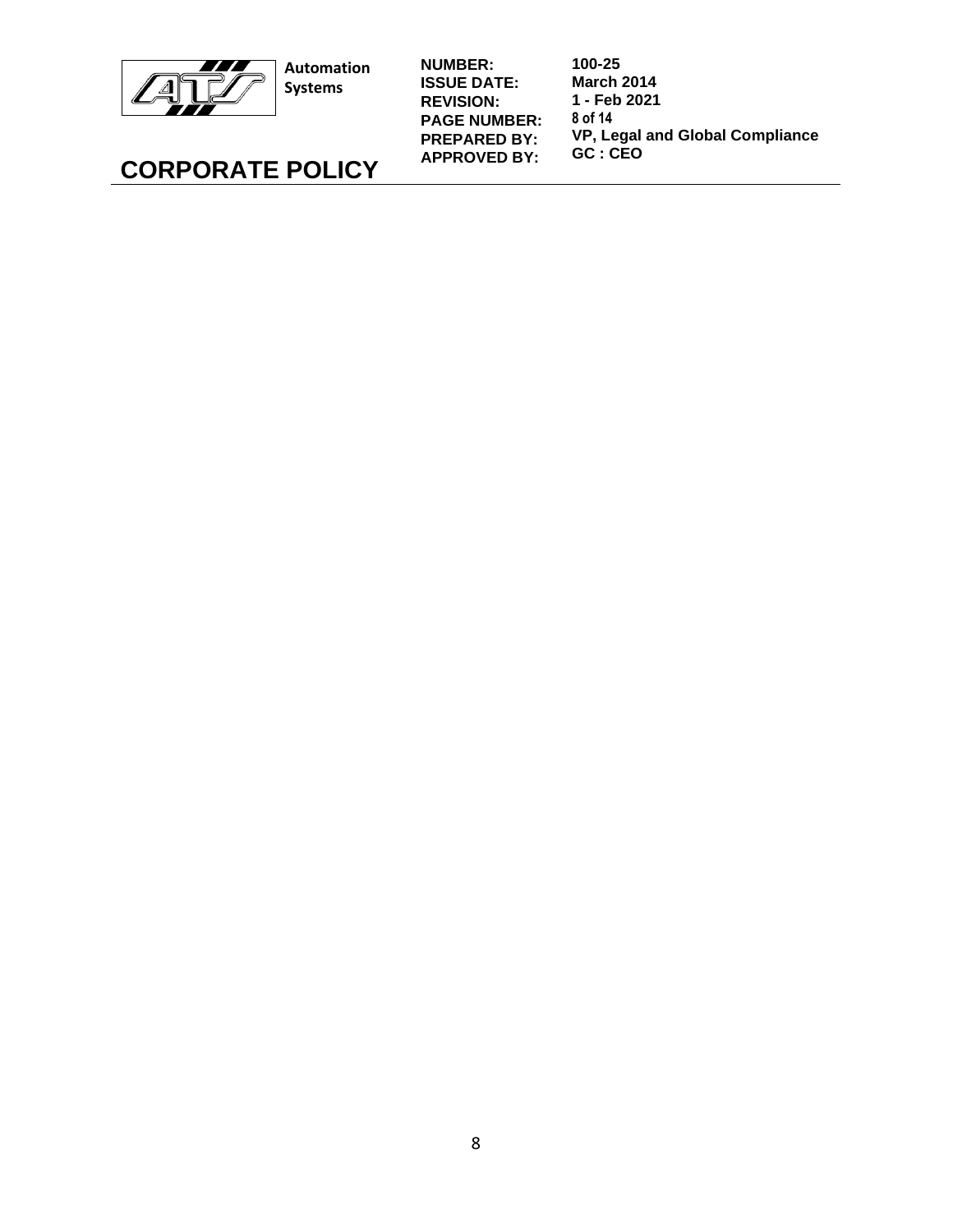

**100-25 March 2014 1 - Feb 2021 9 of 14 VP, Legal and Global Compliance GC : CEO**

# **CORPORATE POLICY**

# **5.4 Red Flags**

Throughout the life of a transaction or relationship with any transaction partner, each operating division must monitor for any compliance red flags suggesting that the partner is likely to violate any applicable export or sanctions laws.

The following list of red flags provides examples of ways that transaction partners may attempt to evade export restrictions. This list should help employees detect the possibility of a violation. Note that this is not a complete list; any unusual situation or activity involving a transaction partner may be considered a red flag and must be further reviewed:

- Customer's name and/or address is like one of the parties found on any government list of unauthorized parties.
- Customer does not have a legitimate website.
- Customer or purchasing agent is reluctant to offer information about the end-use of the product being acquired.
- Product capabilities do not fit the buyer's line of business, such as an order for an expensive vehicle for a small bakery.
- Product ordered is incompatible with the technical level of the country to which it is being shipped, such as semiconductor manufacturing equipment being shipped to a country that has no electronics industry.
- Customer is willing to pay cash for a very expensive product when the terms of sale would normally call for financing.
- Customer appears to have little or no business background.
- Customer is unfamiliar with a product's performance characteristics but still wants the product.
- Routine installation, training, or maintenance services for the product are declined by the customer.
- Delivery dates are vague, or deliveries to unusual destinations are requested.
- A freight-forwarding firm is listed as the product's destination.
- The shipping route is abnormal for the product and destination.
- Packaging is inconsistent with the stated method of shipment or destination.
- When questioned, the buyer is evasive and especially unclear about whether the purchased product is for domestic use, for export or for re-export.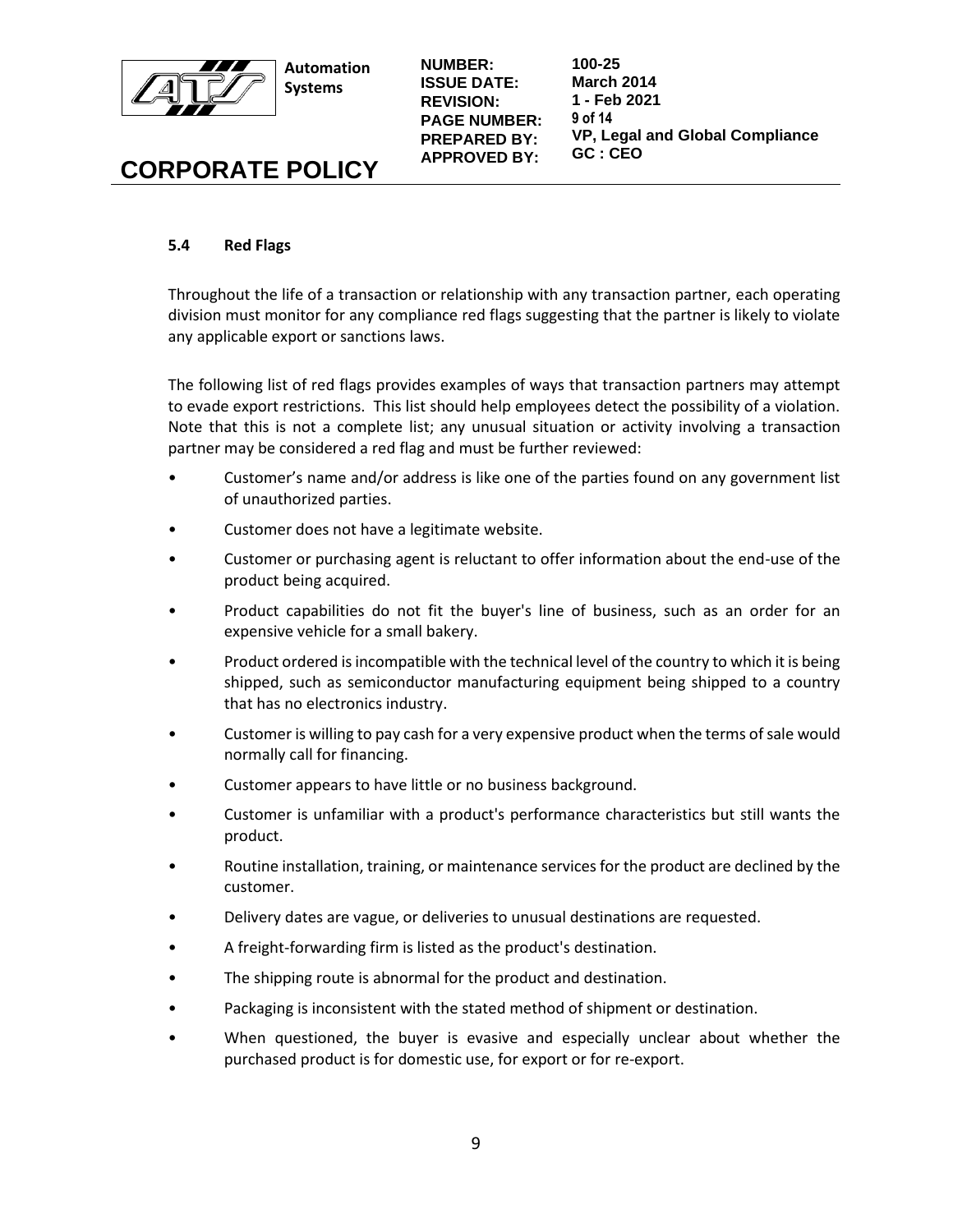

**100-25 March 2014 1 - Feb 2021 10 of 14 VP, Legal and Global Compliance GC : CEO**

# **CORPORATE POLICY**

If any of these or any other Red Flags are present in a transaction, the transaction shall be halted and further review must be done in order to satisfy any concerns that have been identified, and to ensure the transaction does not contravene this Policy or any applicable laws. Consider retaining external legal counsel as needed.

## **6 DEFINING AND ASSESSING THE THIRD PARTY**

The Third Party screening process implemented by each operating division, which involves screening for export compliance as well as for anti-bribery and anti-corruption, should consist of the following three steps:

## **Step 1 – Screen Customer and End Users**

The purpose of this Step 1 is to identify if the Third Party is sanctioned which would prohibit the transaction, or if it is a high-risk individual or organization, thereby requiring further action to manage financial, regulatory, and reputational risk.

This Step should be completed *prior to entering into any agreement* with a third party.

Screens and results achieved through the Screening Database should be refreshed at least every twelve (12) months.

*Proposed transactions involving Iran, North Korea, Syria, or the Crimea Region of Ukraine require the review and approval of the Vice President, Legal and Global Compliance before proceeding.*

## **Step 2 – Determine if any Licenses are Required**

The purpose of this Step 2 is to ensure compliance with export laws including the requirement of any export licenses.

The process described in Step 2 is to determine whether export controls rules apply, and whether any licenses are required for shipment, and should be undertaken *upon the commencement of the project*, and should be completed *prior to the completion of the project*.

Consider:

- $\circ$  Do any of the goods contain more than (i) 25% US content by value, or (ii) 10% US content by value if destined for Cuba or Sudan?
- $\circ$  Is any other export license required for the sale to proceed following a review of the product, the destination, and its end use?

#### **Step 3 – Review for Bribery and Corruption Risk**

The purpose of this Step 3 is to protect against bribery and corruption.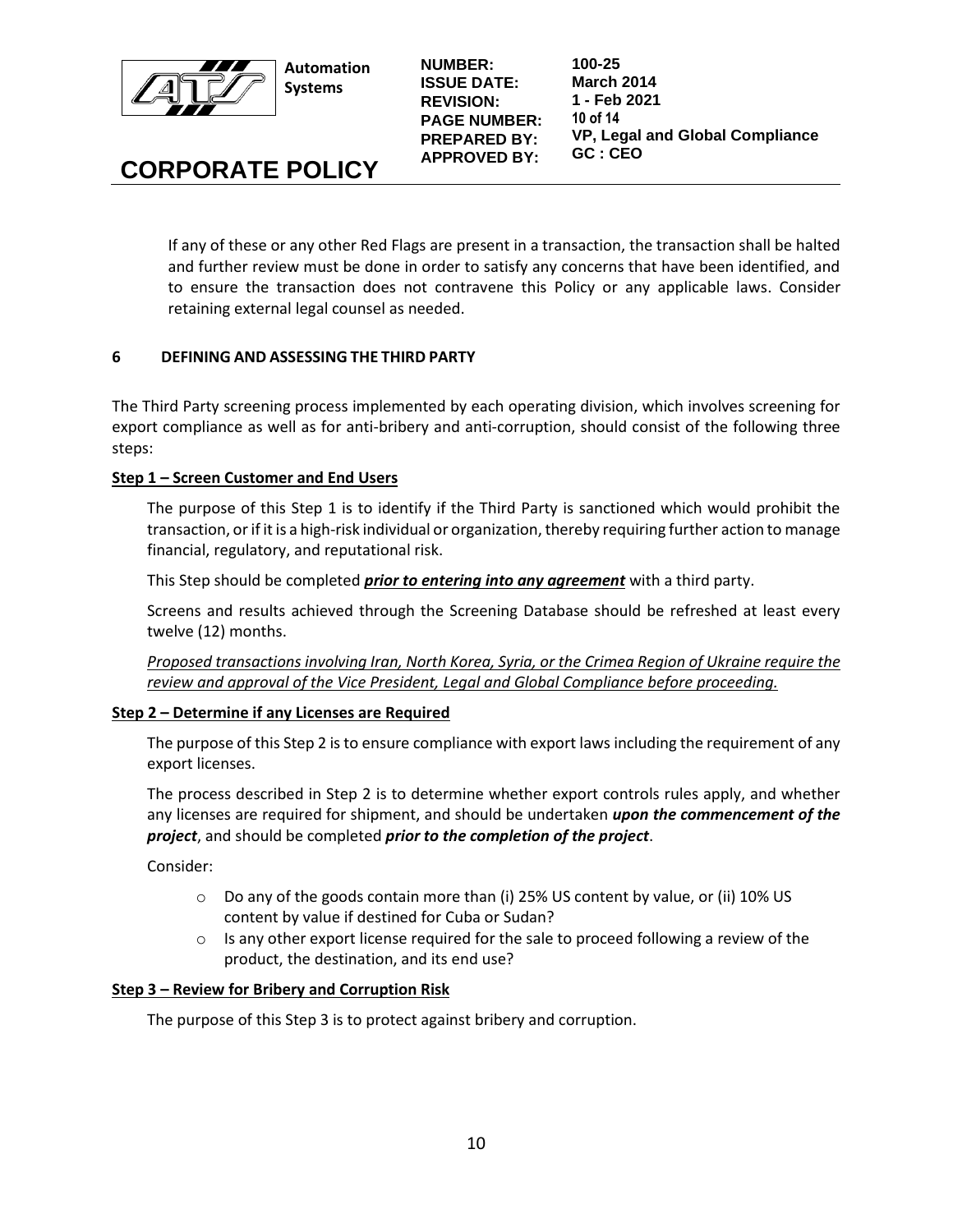

**NUMBER: ISSUE DATE: REVISION: PAGE NUMBER:**

**100-25 March 2014 1 - Feb 2021 11 of 14 VP, Legal and Global Compliance GC : CEO**

# **CORPORATE POLICY**

The review process described in Step 3 is to determine if the Third Party is a government or stateowned enterprise (SOE), and should be completed *prior to entering into any agreement* with a third part . This determination can be made through the Screening Database or, in some cases, through an internet search. If the Third Party is a SOE, the SOE Inquiry detailed in Annex A must be followed.

**PREPARED BY: APPROVED BY:** 

## **7 ENGAGING THIRD PARTY REPRESENTATIVES**

From time to time, it is necessary to retain agents, including freight forwarders, customs brokers, and other representative to assist with various specialized aspects of an operating division's international business. In addition, although ATS generally cannot control the disposition of products once ownership and possession have been transferred, all each of the operating divisions must take measures, as needed, to protect against the resale or diversion of products to any unauthorized party or destination.

Before engaging any representative, each operating division will conduct an appropriate level of due diligence. In addition, to govern its relationship with Third Party representatives, each operating division will implement written agreements that include appropriate export and sanctions compliance provisions.

## **8 ROLE OF US PERSONS**

There are certain transactions that are prohibited under US law that are not prohibited under Canadian law, the laws of the European Union and/or the laws of any other applicable jurisdiction. Thus, no US person who is an employee of ATS is permitted to have any involvement, whether direct or indirect, in any transaction involving a country, entity, or individual that is a prohibited party under US law. As needed, each operating division must implement specific processes to protect against US person/employee involvement in transactions in which US parties cannot participate.

#### **9 TRAINING**

All management personnel should have at least a working knowledge of the applicable export and sanctions laws. Employees regularly engaged in international business should have more detailed knowledge.

Each operating division should provide an introductory training on trade compliance as part of new employee orientation to employees with responsibilities involving international business. Certain employees may also be required to have additional training on compliance issues. Such employees will also be encouraged to attend seminars and conferences on compliance with export, sanctions, and other trade laws. Training may be offered in-house, by outside sponsors, and/or online. Each operating division must keep records of all training sessions with a list of attendees, training date(s), and topics covered.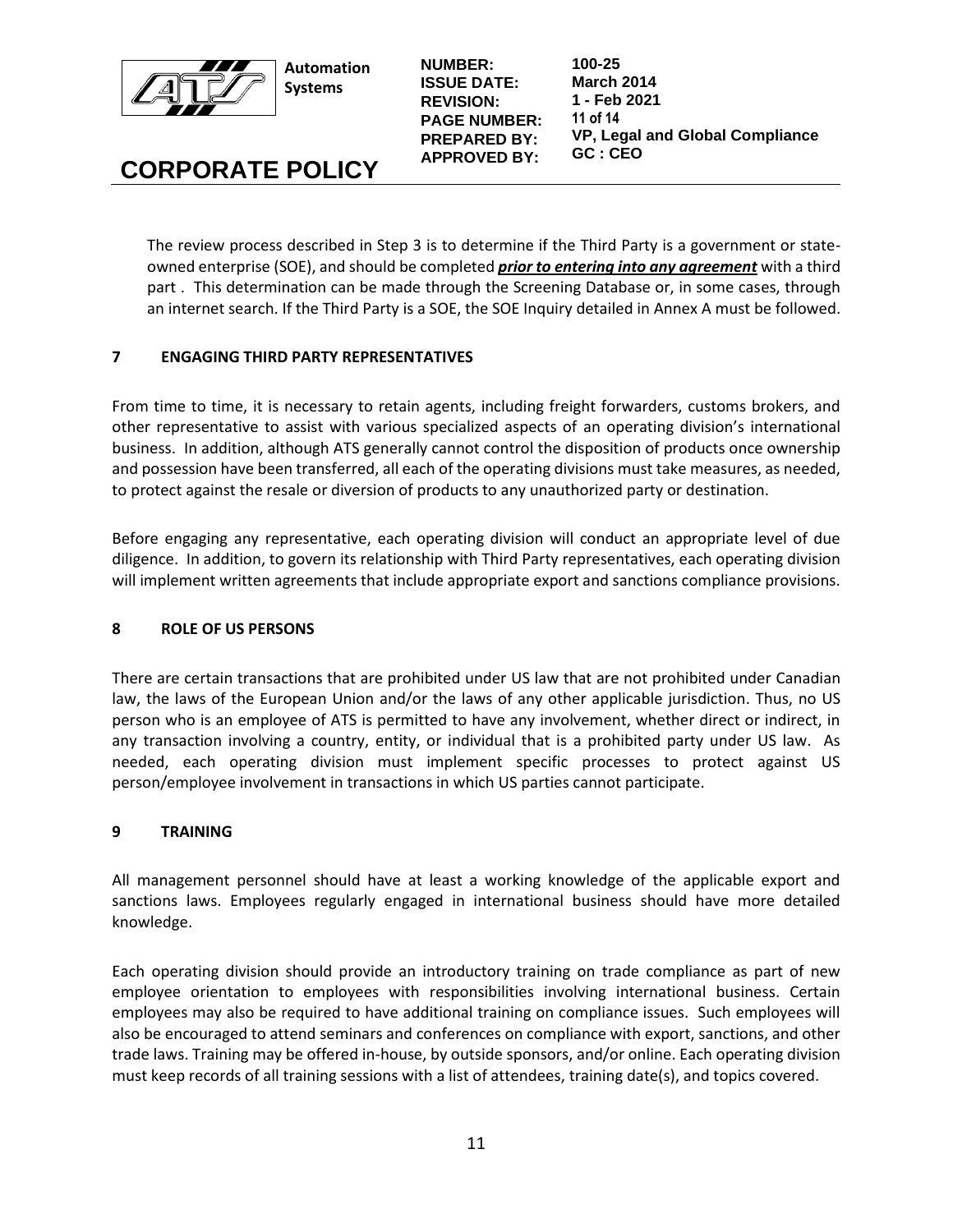

**Automation Systems**

**NUMBER: ISSUE DATE: REVISION: PAGE NUMBER: PREPARED BY: APPROVED BY:** 

**100-25 March 2014 1 - Feb 2021 12 of 14 VP, Legal and Global Compliance GC : CEO**

# **CORPORATE POLICY**

# **10 QUARTERLY CERTIFICATION**

Each Operational Lead is required to ensure that employees within their segments are aware of, and compliant, with this Policy and these Operational Directions. This requires ongoing training and discussion about this Policy within their respective divisions with employees. As such, each Operational Lead and the Controller of each operating division or business segment, as the case may be, will be required to certify quarterly that he or she has met these responsibilities.

# **11 AUDITING AND MONITORING COMPLIANCE**

Periodic audits may be conducted to ensure continuing compliance with this Policy and applicable law throughout ATS. Such audits will be coordinated by Internal Audit in conjunction with the ATS Legal Department and other ATS employees as appropriate.

## **12 RECORDKEEPING**

To comply with applicable law and as a compliance best practice, each operating division will retain records for five years from the end of each export transaction. Records must be maintained in legible format and be able to be made available to the government if copies of the records are requested.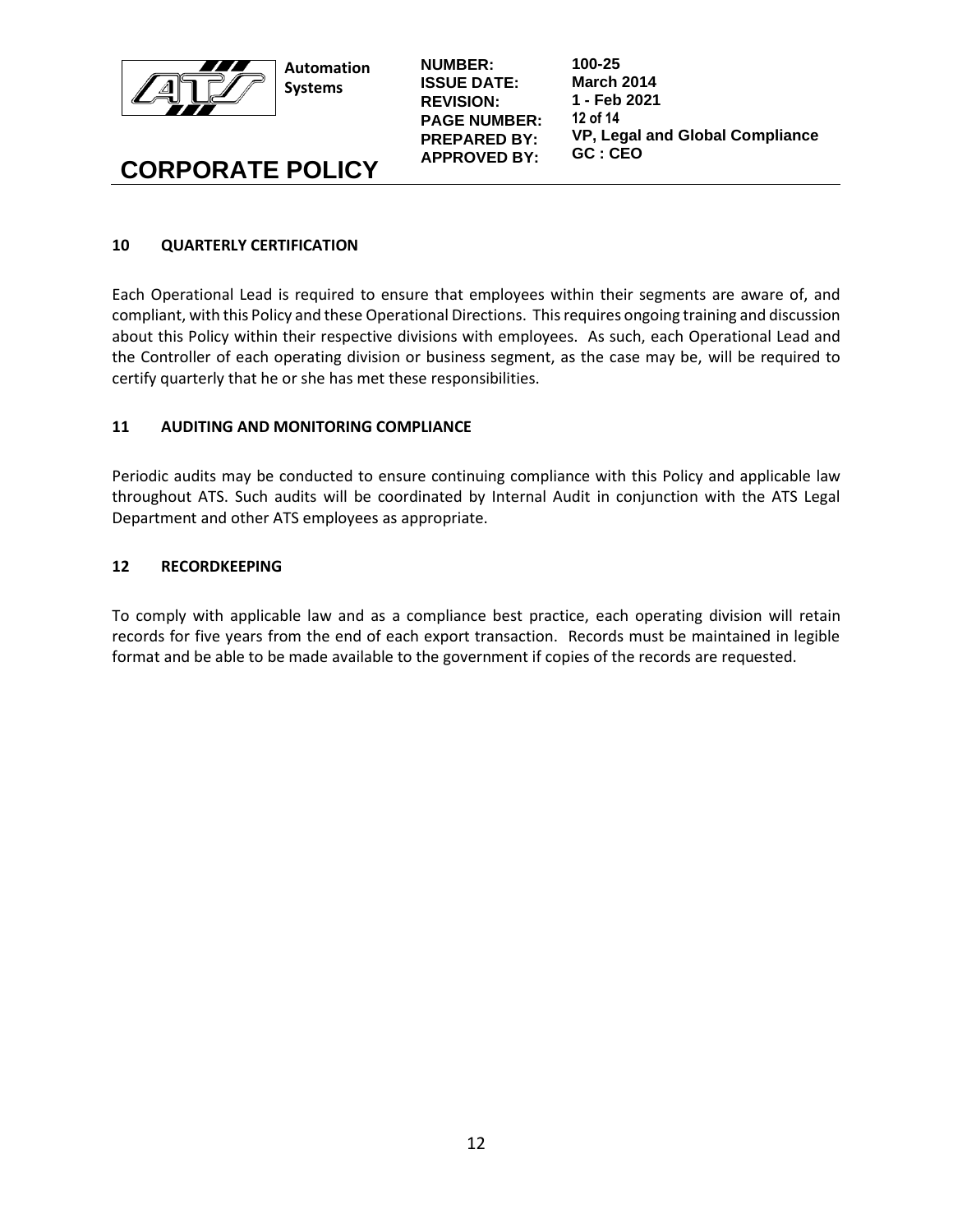

**CORPORATE POLICY**

**Automation Systems**

**NUMBER: ISSUE DATE: REVISION: PAGE NUMBER: PREPARED BY: APPROVED BY:** 

**100-25 March 2014 1 - Feb 2021 13 of 14 VP, Legal and Global Compliance GC : CEO**

# **ANNEX A to Operational Directions**

## **Procedure for Review of Transactions with Customers that are Government Entities or State-Owned Entities**

When conducting business with government or state-owned entities ("SOEs"), it is important to recognize potential corruption compliance risk. Under applicable law, any official or employee of an SOE is considered a Public Official. An improper payment to a Public Official in order to obtain or retain business or any unfair advantage is a violation of applicable anti-corruption law, and can lead to severe penalties for the Company. This includes an improper payment made or offered by a Third Party, such as a distributor or agent, acting on behalf of the Company.

To identify potential risks related to SOEs, ATS is implementing a specific process to review all SOEs that are customers of the Company. The level of review will differ depending on the level of risk the SOE presents based on the country in which it is based or operating.

Note that "customers of the Company" can include distributors, resellers, or end-users, that transact directly with ATS. If ATS' customer is a distributor or a reseller, and is an SOE, and that SOE (distributor or reseller) operates legally and practically at arm's length from ATS, then the review of the SOE referred to below refers to a review of the distributor or reseller, not the end-user. If ATS' direct customer is the end-user, and is an SOE, then the following review will relate to the end-user.

The process for reviewing customers of ATS that are SOEs is outlined below:

Step 1: Determine whether the government entity or SOE has already been reviewed in accordance with this Procedure within the last twelve (12) months. If so, there is no need to take any further steps; if review has not been completed within the last twelve (12) months, proceed to Step 2.

Step 2: Assess the risk level of the SOE based on the country in which it is based or operating. In accordance with the Transparency International Corruption Perceptions Index, each country with which the Company conducts business is designated as low risk, medium risk, or high risk.

Step 3: Based on whether the country is considered to be low, medium, or high risk, the following process should be followed:

*Low-Risk Countries*. Conduct a Screening Database review of the SOE. If the Screening Database review identifies potential compliance issues, restrictions or prohibitions relating to the SOE (e.g., the SOE is implicated in a corruption investigation or has been disqualified by the World Bank or a national government), these issues must be resolved before proceeding with the transaction. If no issues are raised